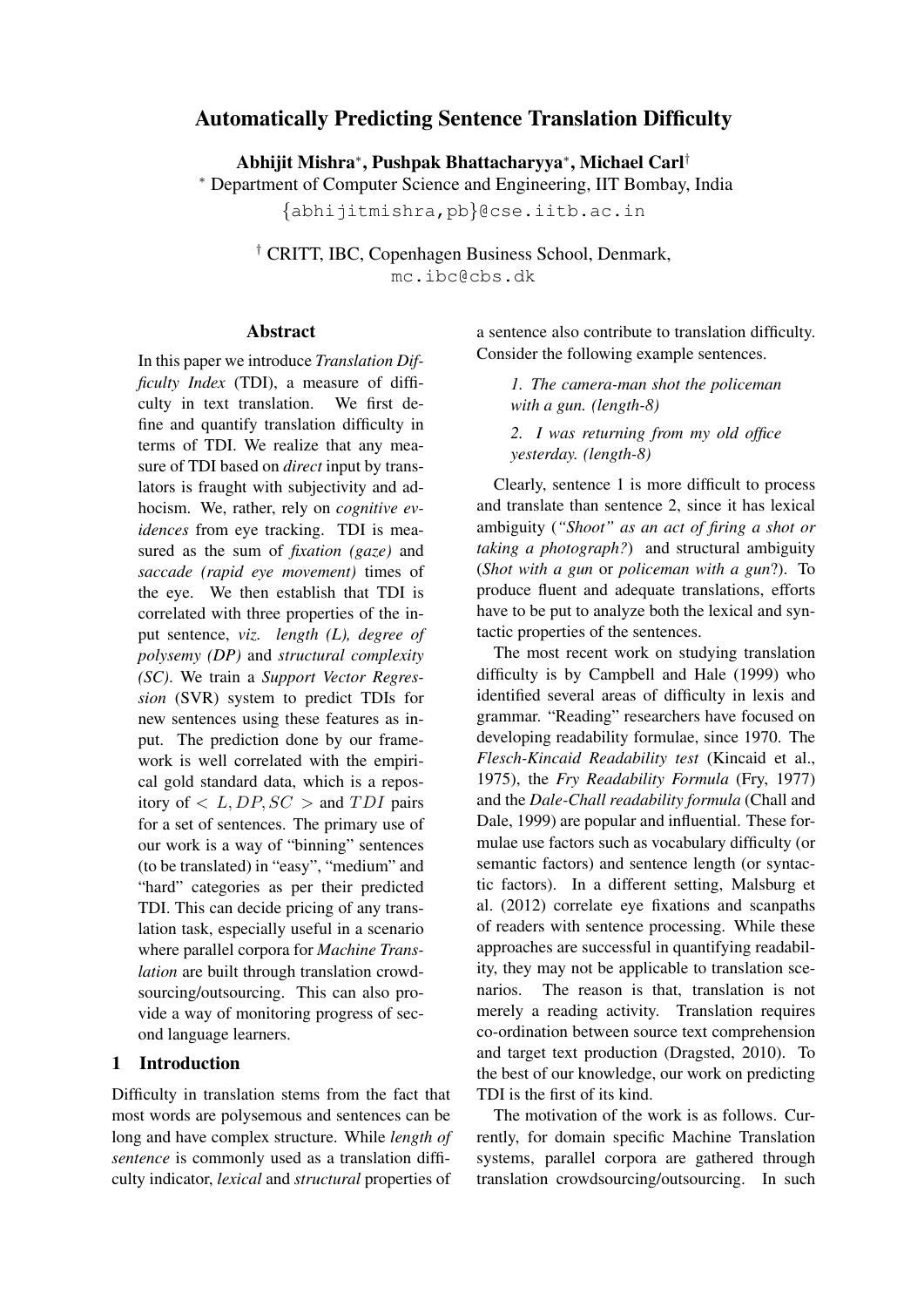

Figure 1: Inherent sentence complexity and perceived difficulty during translation

a scenario, translators are paid on the basis of sentence length, which ignores other factors contributing to translation difficulty, as stated above. Our proposed Translation Difficulty Index (TDI) quantifies the translation difficulty of a sentence considering both lexical and structural properties. This measure can, in turn, be used to cluster sentences according to their difficulty levels (*viz.* easy, medium, hard). Different payment and schemes can be adopted for different such clusters.

TDI can also be useful for training and evaluating second language learners. For example, appropriate examples at particular levels of difficulty can be chosen for giving assignments and monitoring progress.

The rest of the paper is organized in the following way. Section 2 describes TDI as function of translation processing time. Section 3 is on measuring translation processing time through eye tracking. Section 4 gives the correlation of linguistic complexity with observed TDI. In section 5, we describe a technique for predicting TDIs and ranking unseen sentences using *Support Vector Machines*. Section 6 concludes the paper with pointers to future work.

### 2 Quantifying Translation Difficulty

As a first approximation, TDI of a sentence can be the *time taken to translate* the sentence, which can be measured through simple translation experiments. This is based on the assumption that more difficult sentences will require more time to translate. However, "time taken to translate" may not be strongly related to the translation difficulty for two reasons. First, it is difficult to know what fraction of the total translation time is actually spent on the translation-related-thinking. For example, translators may spend considerable amount of time typing/writing translations, which is irrelevant to the translation difficulty. Second, the translation time is sensitive to distractions from the environment. So, instead of the "time taken to translate", we are more interested in the "time for which translation related processing is carried out by the brain". This can be termed as the *Translation Processing Time*  $(T_p)$ . Mathematically,

$$
T_p = T_{p\text{-}comp} + T_{p\text{-}gen} \tag{1}
$$

Where  $T_{p\text{-}comp}$  and  $T_{p\text{-}gen}$  are the processing times for source text comprehension and target text generation respectively. The empirical TDI, is computed by normalizing  $T_p$  with sentence length.

$$
TDI = \frac{T_p}{sentencelength} \tag{2}
$$

Measuring  $T_p$  is a difficult task as translators often switch between thinking and writing activities. Here comes the role of *eye tracking*.

## 3 Measuring  $T_p$  by eye-tracking

We measure  $T_p$  by analyzing the gaze behavior of translators through eye-tracking. The rationale behind using eye-tracking is that, humans spend time on what they see, and this "time" is correlated with the complexity of the information being processed, as shown in Figure 1. Two fundamental components of eye behavior are (a) *Gaze-fixation* or simply, *Fixation* and (b) *Saccade*. The former is a long stay of the visual gaze on a single location. The latter is a very rapid movement of the eyes between positions of rest. An intuitive feel for these two concepts can be had by considering the example of translating the sentence *The camera-man shot the policeman with a gun* mentioned in the introduction. It is conceivable that the eye will linger long on the word "shot" which is ambiguous and will rapidly move across "shot", "camera-man" and "gun" to ascertain the clue for disambiguation.

The terms  $T_{p_{\text{comp}}}$  and  $T_{p_{\text{gen}}}$  in (1) can now be looked upon as the sum of fixation and saccadic durations for both source and target sentences respectively.

Modifying 1

$$
T_p = \sum_{f \in F_s} dur(f) + \sum_{s \in S_s} dur(s)
$$
  
+ 
$$
\sum_{f \in F_t} dur(f) + \sum_{s \in S_t} dur(s)
$$
 (3)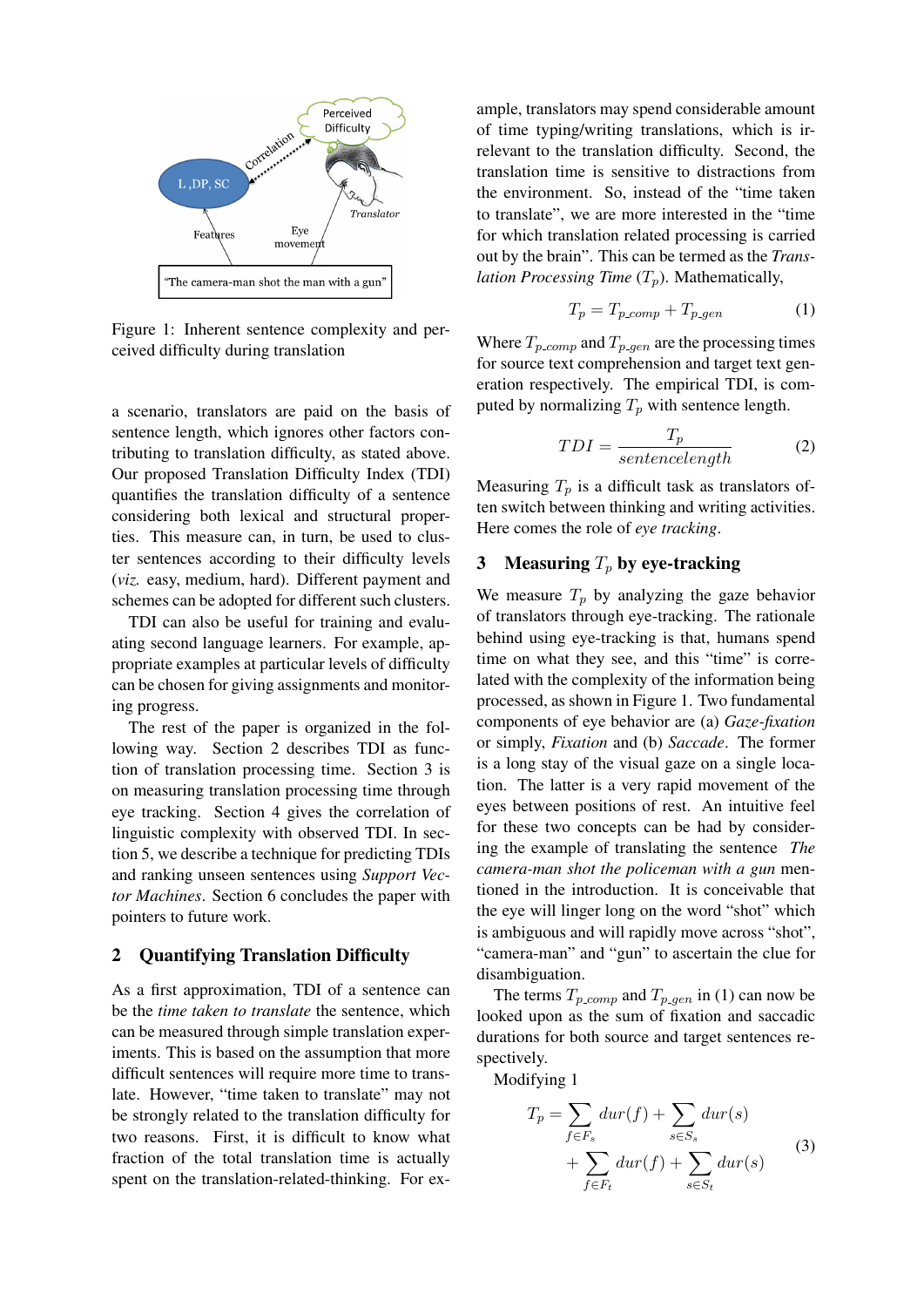

Figure 2: Screenshot of Translog. The circles represent fixations and arrow represent saccades.

Here,  $F_s$  and  $S_s$  correspond to sets of fixations and saccades for source sentence and  $F_t$  and  $S_t$  correspond to those for the target sentence respectively. *dur* is a function returning the duration of fixations and saccades.

## 3.1 Computing TDI using eye-tracking database

We obtained TDIs for a set of sentences from the Translation Process Research Database (TPR 1.0)(Carl, 2012). The database contains translation studies for which gaze data is recorded through the Translog software<sup>1</sup> (Carl, 2012). Figure 2 presents a screendump of Translog. Out of the 57 available sessions, we selected 40 translation sessions comprising 80 sentence translations<sup>2</sup>. Each of these 80 sentences was translated from English to three different languages, *viz.* Spanish, Danish and Hindi by at least 2 translators. The translators were young professional linguists or students pursuing PhD in linguistics.

The eye-tracking data is noisy and often exhibits *systematic errors* (Hornof and Halverson, 2002). To correct this, we applied automatic error correction technique (Mishra et al., 2012) followed by manually correcting incorrect gaze-toword mapping using Translog. Note that, gaze and saccadic durations may also depend on the translator's reading speed. We tried to rule out this effect by sampling out translations for which the variance in participant's reading speed is minimum. Variance in reading speed was calculated after taking a samples of source text for each participant and measuring the time taken to read the text.

After preprocessing the data, TDI was computed for each sentence by using (2) and (3).The observed unnormalized TDI score<sup>3</sup> ranges from  $0.12$  to 0.86. We normalize this to a  $[0,1]$  scale



Figure 3: Dependency graph used for computing SC

using MinMax normalization.

If the "time taken to translate" and  $T_p$  were strongly correlated, we would have rather opted "time taken to translate" for the measurement of TDI. The reason is that "time taken to translate" is relatively easy to compute and does not require expensive setup for conducting "eye-tracking" experiments. But our experiments show that there is a weak correlation (coefficient  $= 0.12$ ) between "time taken to translate" and  $T_p$ . This makes us believe that  $T_p$  is still the best option for TDI measurement.

## 4 Relating TDI to sentence features

Our claim is that translation difficulty is mainly caused by three features: *Length*, *Degree of Polysemy* and *Structural Complexity*.

#### 4.1 Length

It is the total number of words occurring in a sentence.

#### 4.2 Degree of Polysemy (DP)

The degree of polysemy of a sentence is the sum of senses possessed by each word in the Wordnet normalized by the sentence length. Mathematically,

$$
DP_{sentence} = \frac{\sum_{w \in W} Senses(w)}{length(sentence)} \tag{4}
$$

Here, *Senses(w)* retrieves the total number senses of a word P from the Wordnet. *W* is the set of words appearing in the sentence.

#### 4.3 Structural Complexity (SC)

Syntactically, words, phrases and clauses are attached to each other in a sentence. If the attachment units lie far from each other, the sentence has higher structural complexity. Lin (1996) defines it as the *total length of dependency links in the dependency structure of the sentence*.

<sup>1</sup>http://www.translog.dk

 $220\%$  of the translation sessions were discarded as it was difficult to rectify the gaze logs for these sessions.

<sup>&</sup>lt;sup>3</sup>Anything beyond the upper bound is hard to translate and can be assigned with the maximum score.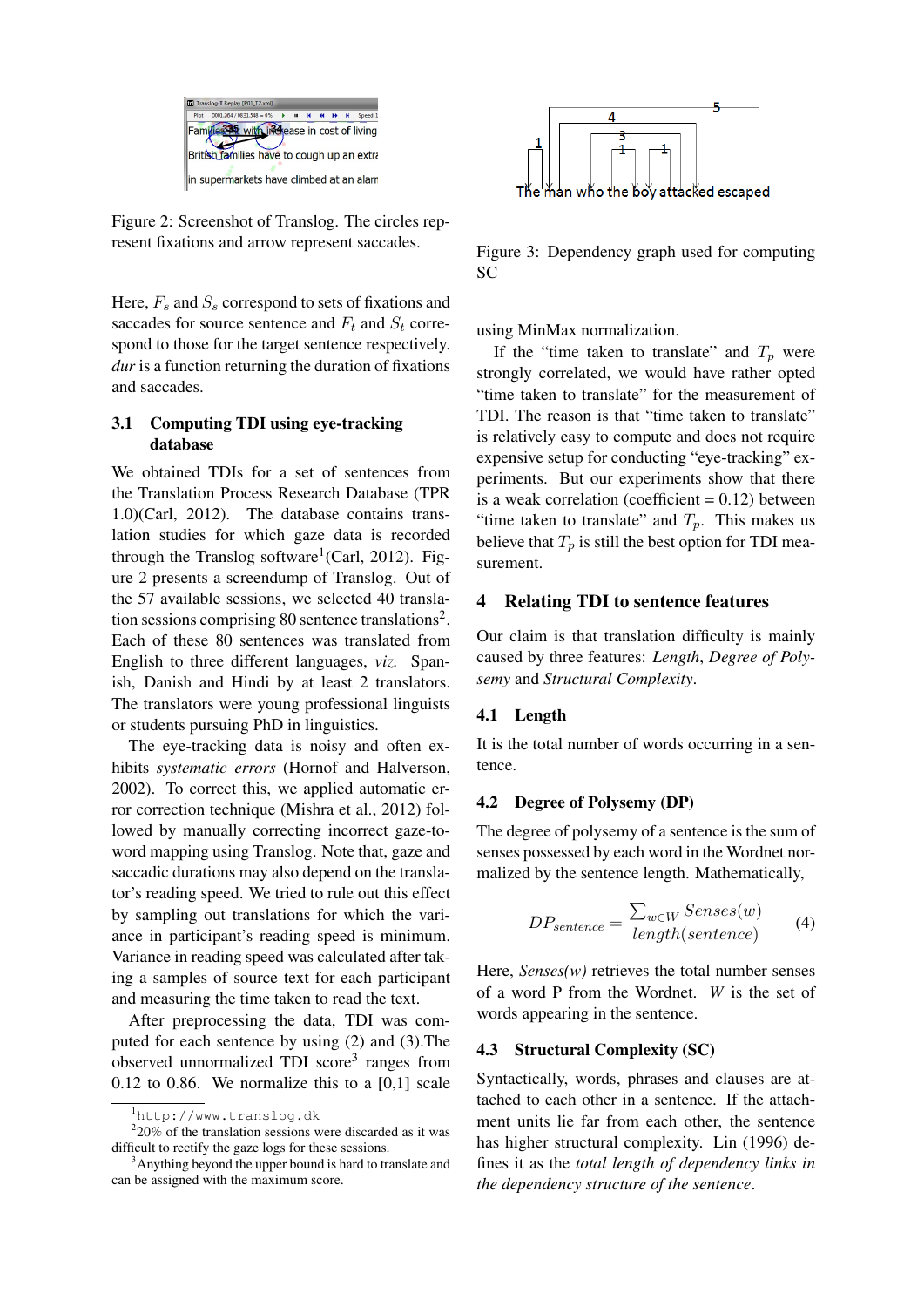

Figure 4: Prediction of TDI using linguistic properties such as Length(L), Degree of Polysemy (DP) and Structural Complexity (SC)

## Example: *The man who the boy attacked escaped.*

Figure 3 shows the dependency graph for the example sentence. The weights of the edges correspond how far the two connected words lie from each other in the sentence. Using Lin's formula, the SC score for the example sentence turns out to be 15.

Lin's way of computing SC is affected by sentence length since the number of dependency links for a sentence depends on its length. So we normalize SC by the length of the sentence. After normalization, the SC score for the example given becomes 15/7 = 2.14

### 4.4 How are TDI and linguistic features related

To validate that translation difficulty depends on the above mentioned linguistic features, we tried to find out the correlation coefficients between each feature and empirical TDI. We extracted three sets of sample sentences. For each sample, sentence selection was done with a view to varying one feature, keeping the other two constant. The Correlation Coefficients between L, DP and SC and the empirical TDI turned out to be 0.72, 0.41 and 0.63 respectively. These positive correlation coefficients indicate that all the features contribute to the translation difficulty.

## 5 Predicting TDI

Our system predicts TDI from the linguistic properties of a sentence as shown in Figure 4.

The prediction happens in a supervised setting through regression. Training such a system requires a set sentences annotated with TDIs. In our case, direct annotation of TDI is a difficult and unintuitive task. So, we annotate TDI by observ-

| $Kernel(C=3.0)$ | $MSE(\%)$ | <b>Correlation</b> |
|-----------------|-----------|--------------------|
| Linear          | 20.64     | 0.69               |
| Poly (Deg 2)    | 12.88     | 0.81               |
| Poly (Deg 3)    | 13.35     | 0.78               |
| Rbf (default)   | 13.32     | 0.73               |

Table 1: Relative MSE and Correlation with observed data for different kernels used for SVR.

ing translator's behavior (using equations (1) and (2))instead of asking people to rate sentences with TDI.

We are now prepared to give the regression scenario for predicting TDI.

#### 5.1 Preparing the dataset

Our dataset contains 80 sentences for which TDI have been measured (Section 3.1). We divided this data into 10 sets of training and testing datasets in order to carry out a 10-fold evaluation. DP and SC features were computed using Princeton Wordnet<sup>4</sup> and Stanford Dependence Parser<sup>5</sup>.

### 5.2 Applying Support Vector Regression

To predict TDI, Support Vector Regression (SVR) technique (Joachims et al., 1999) was preferred since it facilitates multiple kernel-based methods for regression. We tried using different kernels using default parameters. Error analysis was done by means of Mean Squared Error estimate (MSE). We also measured the Pearson correlation coefficient between the empirical and predicted TDI for our test-sets.

Table 1 indicates Mean Square Error percentages for different kernel methods used for SVR. MSE (%) indicates by what percentage the predicted TDIs differ from the observed TDIs. In our setting, quadratic polynomial kernel with c=3.0 outperforms other kernels. The predicted TDIs are well correlated with the empirical TDIs. This tells us that even if the predicted scores are not as accurate as desired, the system is capable of ranking sentences in correct order. Table 2 presents examples from the test dataset for which the observed TDI  $(TDI<sub>O</sub>)$  and the TDI predicted by polynomial kernel based SVR  $(TDI_P)$  are shown.

Our larger goal is to group unknown sentences into different categories by the level of transla-

<sup>4</sup>http://www.wordnet.princeton.edu

<sup>5</sup>http://www.nlp.stanford.edu/software/ lex-parser.html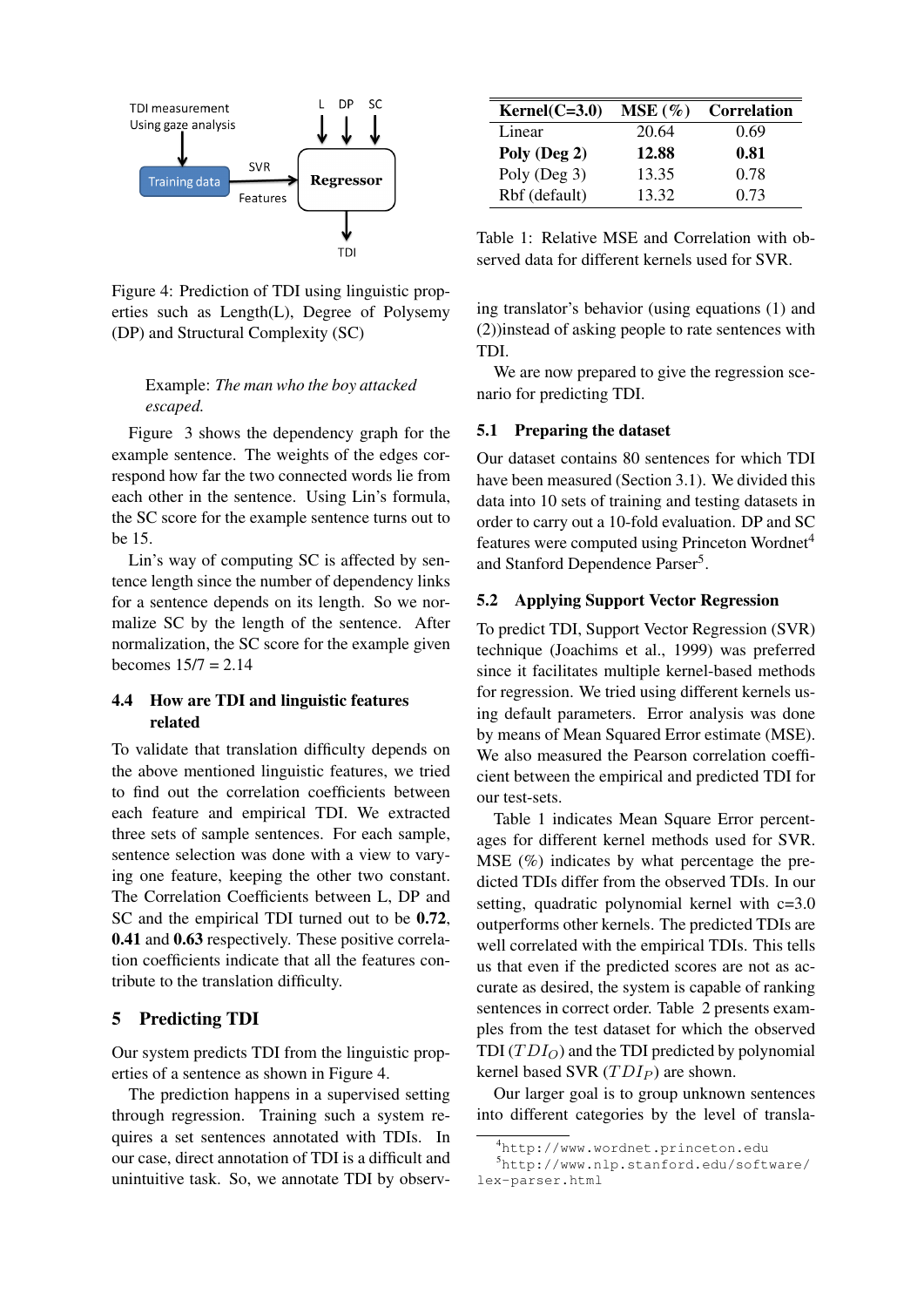| <b>Example</b>               |    |  |                        | <b>L</b> DP SC $TDI_O$ $TDI_P$ Error |       |
|------------------------------|----|--|------------------------|--------------------------------------|-------|
| 1. American Express recently |    |  |                        |                                      |       |
| announced a second round     |    |  |                        |                                      |       |
| of job cuts.                 | 10 |  | 10 1.8 0.24            | 0.23                                 | $4\%$ |
| 2. Sociology is a relatively |    |  |                        |                                      |       |
| new academic discipline.     |    |  | $6\quad 3.7\quad 0.49$ | 0.53                                 | 8%    |

Table 2: Example sentences from the test dataset.

tion difficulty. For that, we tried to manually assign three different class labels to sentences *viz. easy, medium and hard* based on the empirical TDI scores. The ranges of scores chosen for easy, medium and hard categories were [0-0.3], [0.3- 0.75] and [0.75-1.0] respectively (by trial and error). Then we trained a *Support Vector Rank* (Joachims, 2006) with default parameters using different kernel methods. The ranking framework achieves a maximum 67.5% accuracy on the test data. The accuracy should increase by adding more data to the training dataset.

## 6 Conclusion

This paper introduces an approach to quantifying translation difficulty and automatically assigning difficulty levels to unseen sentences. It establishes a relationship between the intrinsic sentential properties, *viz.*, *length (L), degree of polysemy (DP)* and *structural complexity (SC)*, on one hand and the Translation Difficulty Index (*TDI*), on the other. Future work includes deeper investigation into other linguistic factors such as presence of domain specific terms, target language properties *etc.* and applying more sophisticated cognitive analysis techniques for more reliable TDI score. We would like to make use of *inter-annotator agreement* to decide the boundaries for the translation difficulty categories. Extending the study to different language pairs and studying the applicability of this technique for Machine Translation Quality Estimation are also on the agenda.

# Acknowledgments

We would like to thank the CRITT, CBS group for their help in manual correction of TPR data. In particular, thanks to Barto Mesa and Khristina for helping with Spanish and Danish dataset corrections.

## References

- Campbell, S., and Hale, S. 1999. What makes a text difficult to translate? *Refereed Proceedings of the 23rd Annual ALAA Congress.*
- Carl, M. 2012. Translog-II: A Program for Recording User Activity Data for Empirical Reading and Writing Research In Proceedings of the *Eight International Conference on Language Resources and Evaluation, European Language Resources Association* (ELRA)
- Carl, M. 2012 The CRITT TPR-DB 1.0: A Database for Empirical Human Translation Process Research. AMTA 2012 *Workshop on Post-Editing Technology and Practice* (WPTP-2012).
- Chall, J. S., and Dale, E. 1995. *Readability revisited: the new Dale-Chall readability formula* Cambridge, Mass.: Brookline Books.
- Dragsted, B. 2010. Co-ordination of reading andwriting processes in translation. Contribution to *Translation and Cognition, Shreve, G. and Angelone, E.(eds.)Cognitive Science Society*.
- Fry, E. 1977 *Fry's readability graph: Clarification, validity, and extension to level 17* Journal of Reading, 21(3), 242-252.
- Hornof, A. J. and Halverson, T. 2002 Cleaning up systematic error in eye-tracking data by using required fixation locations. *Behavior Research Methods*, Instruments, and Computers, 34, 592604.
- Joachims, T., Schlkopf, B. ,Burges, C and A. Smola (ed.). 1999. *Making large-Scale SVM Learning Practical. Advances in Kernel Methods - Support Vector Learning.* MIT-Press, 1999,
- Joachims, T. 2006 Training Linear SVMs in Linear Time Proceedings of the *ACM Conference on Knowledge Discovery and Data Mining (KDD)*.
- Kincaid, J. P., Fishburne, R. P., Jr., Rogers, R. L., and Chissom, B. S. 1975. *Derivation of New Readability Formulas (Automated Readability Index, Fog Count and Flesch Reading Ease Formula) for Navy Enlisted Personnel* Millington, Tennessee: Naval Air Station Memphis,pp. 8-75.